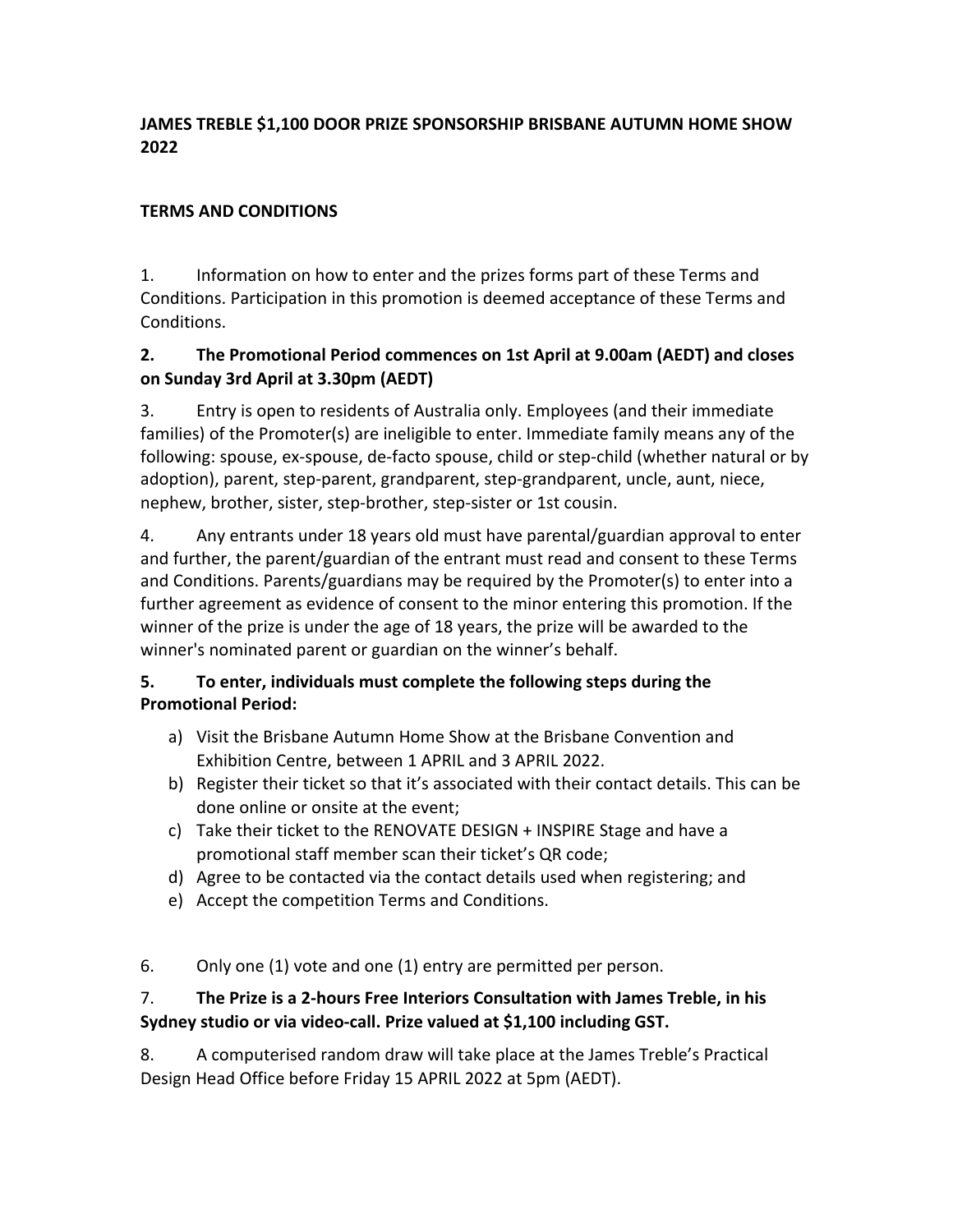9. The first valid entry draw will win the prize indicated in clause seven (7) above. For the removal of doubt, there will only be one (1) winner for this exclusive promotion, called James Treble Door Prize Sponsorship Brisbane Autumn Home Show 2022. The draw conductor may draw additional reserve entries and record them in case an invalid entry or ineligible entrant is drawn.

## **10. The winner will be notified by phone and email by Wednesday 20 April 2022 at the latest.**

11. If there is a dispute as to the identity of an entrant, the Promoter reserves the right, in their sole discretion, to determine the identity of the entrant.

12. The total prize pool is one (1) prize and described at clause seven (7) above.

13. The Promoter reserves the right, at any time, to verify the validity of entries, registrations and entrants (including an entrant's identity, age and place of residence) and to disqualify any entrant who submits an entry or registration that is not in accordance with these Terms and Conditions or who tampers with the entry/registration process. Errors and omissions may be accepted at the Promoter's discretion. Failure by the Promoter to enforce any of its rights at any stage does not constitute a waiver of those rights.

14. Incomplete, indecipherable, inaudible or illegible entries will be deemed invalid.

15. Subject to the unclaimed prize draw clause, if for any reason a winner does not take the prize by the time stipulated by the Promoter, then the prize will be forfeited.

16. If any prize is unavailable, the Promoter, in its discretion, reserves the right to substitute the prize with a prize to the equal value and/or specification, subject to the relevant authorities.

17. Unclaimed Prize Draw. **The winner is given 3 months to claim their prize**. Should it be necessary, a redraw will take place for the unclaimed prize on Wednesday 6 July 2022 at the James Treble's Practical Design Head Office before 5.00pm (AEDT). The winner will be notified by telephone and in writing by a James Treble Representative within two (2) business days of the unclaimed prize draw.

# 18. **The Prize is not transferable or exchangeable and cannot be taken as cash**.

19. Entrants consent to the Promoter possibly using their name, likeness, image and/or voice in the event they are a winner (including photograph, film and/or recording of the same) in any media for an unlimited period without remuneration for the purpose of promoting this and future promotions (including any outcome), and promoting any products manufactured, distributed and/or supplied by the Promoter.

20. The Promoter collects personal information ("PI") in order to conduct the promotion. Entry is conditional on providing this PI. All entries become the property of the Promoter. The Promoter will retain this PI in their records for promotional, marketing, publicity, research and profiling purposes, including sending electronic mail or telephoning the entrant. Entrants will be allowed to unsubscribe from the promoter's